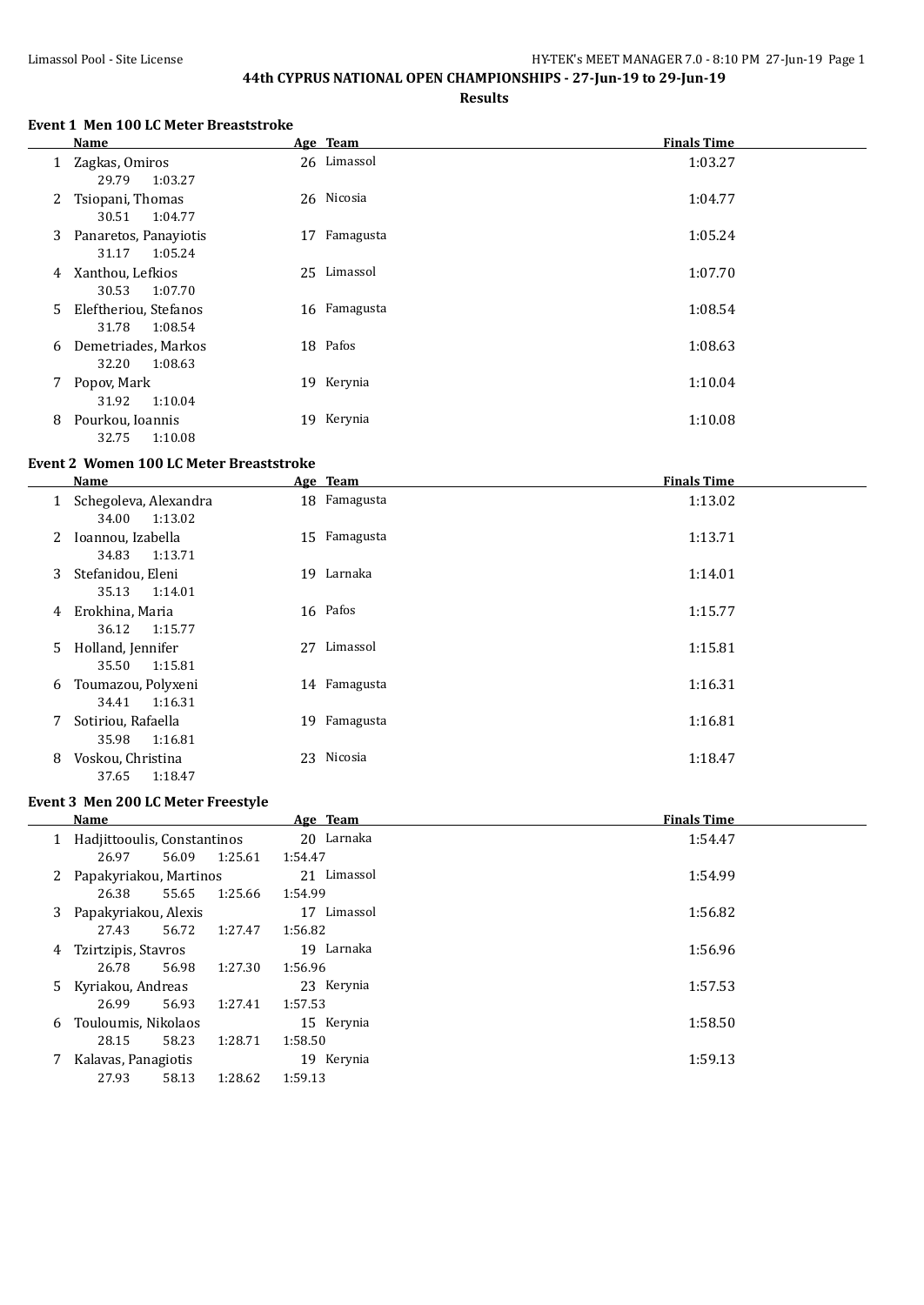#### Limassol Pool - Site License HY-TEK's MEET MANAGER 7.0 - 8:10 PM 27-Jun-19 Page 2

# **44th CYPRUS NATIONAL OPEN CHAMPIONSHIPS - 27-Jun-19 to 29-Jun-19**

**Results**

|    |                                              |         |                        |         | Results |         |                    |  |
|----|----------------------------------------------|---------|------------------------|---------|---------|---------|--------------------|--|
|    | (Event 3 Men 200 LC Meter Freestyle)<br>Name |         | Age Team               |         |         |         | <b>Finals Time</b> |  |
|    | 8 Antoniou, Nikolas<br>27.06<br>57.27        | 1:28.18 | 15 Limassol<br>1:59.18 |         |         |         | 1:59.18            |  |
|    | <b>Event 4 Women 200 LC Meter Freestyle</b>  |         |                        |         |         |         |                    |  |
|    | <b>Name</b>                                  |         | Age Team               |         |         |         | <b>Finals Time</b> |  |
|    | 1 Antoniou, Kalia                            |         | 19 Limassol            |         |         |         | 2:04.46            |  |
|    | 29.09<br>1:01.49                             | 1:34.54 | 2:04.46                |         |         |         |                    |  |
| 2  | Nikolaidou, Ioli                             |         | 17 Nicosia             |         |         |         | 2:07.77            |  |
|    | 29.09<br>1:01.95                             | 1:34.90 | 2:07.77                |         |         |         |                    |  |
| 3  | Karamanou, Chrysoula                         |         | 21 Famagusta           |         |         |         | 2:07.92            |  |
|    | 29.91<br>1:01.88                             | 1:34.58 | 2:07.92                |         |         |         |                    |  |
| 4  | Papapetrou, Tonia Maria                      |         | 19 Limassol            |         |         |         | 2:10.16            |  |
|    | 29.80<br>1:02.51                             | 1:36.18 | 2:10.16                |         |         |         |                    |  |
| 5  | Agiomamitou, Christina                       |         | 14 Kerynia             |         |         |         | 2:11.33            |  |
|    | 30.07<br>1:02.97                             | 1:37.30 | 2:11.33                |         |         |         |                    |  |
| 6  | Zinoviou, Evdokia                            |         | 17 Limassol            |         |         |         | 2:12.10            |  |
|    | 30.25<br>1:03.36                             | 1:37.85 | 2:12.10                |         |         |         |                    |  |
| 7  | Mikellides, Nicole                           |         | 16 Apoel               |         |         |         | 2:16.13            |  |
|    | 30.17<br>1:04.27                             | 1:40.53 | 2:16.13                |         |         |         |                    |  |
| 8  | Stylianaki, Christina                        |         | 15 Kerynia             |         |         |         | 2:19.32            |  |
|    | 31.35<br>1:06.39                             | 1:43.60 | 2:19.32                |         |         |         |                    |  |
|    | Event 5 Men 400 LC Meter IM                  |         |                        |         |         |         |                    |  |
|    | Name                                         |         | Age Team               |         |         |         | <b>Finals Time</b> |  |
|    | 1 Patsalides, Antonis                        |         | 17 Pafos               |         |         |         | 4:44.43            |  |
|    | 30.12<br>1:05.14                             | 1:41.70 | 2:16.97<br>2:57.75     | 3:39.88 | 4:12.23 | 4:44.43 |                    |  |
|    | 2 Onoufriou, Konstantinos                    |         | 19 Limassol            |         |         |         | 4:46.97            |  |
|    | 30.13<br>1:05.39                             | 1:42.51 | 2:19.45<br>3:00.32     | 3:42.91 | 4:14.83 | 4:46.97 |                    |  |
| 3  | Papaioannou, Dimitrios                       |         | 19 Apoel               |         |         |         | 4:50.13            |  |
|    | 28.73<br>1:01.04                             | 1:39.35 | 2:17.29<br>3:00.50     | 3:44.66 | 4:17.71 | 4:50.13 |                    |  |
|    | 4 Petoussis, Georgios                        |         | 15 Nicosia             |         |         |         | 4:57.06            |  |
|    | 29.53<br>1:04.67                             | 1:43.56 | 2:21.76<br>3:03.63     | 3:46.68 | 4:23.45 | 4:57.06 |                    |  |
| 5. | Chatzichristofi, Konstantinos                |         | 17 Limassol            |         |         |         | 5:01.49            |  |
|    | 30.65<br>1:06.38                             | 1:47.83 | 2:30.01<br>3:13.11     | 3:57.97 | 4:30.48 | 5:01.49 |                    |  |
| 6  | Taliadoros, Andreas                          |         | 15 Famagusta           |         |         |         | 5:04.01            |  |
|    | 30.34<br>1:05.14                             | 1:44.51 | 2:25.37<br>3:08.26     | 3:53.14 | 4:29.47 | 5:04.01 |                    |  |
|    | Gautier, Alexandros                          |         | 15 Konstantia          |         |         |         | 5:07.57            |  |
| 8  | Christou, Giorgos                            |         | 16 Pafos               |         |         |         | 5:08.00            |  |
| 9  | Varnava, Andreas                             |         | 17 Famagusta           |         |         |         | 5:11.48            |  |
|    | 29.47<br>1:04.79                             | 1:46.34 | 2:26.42<br>3:13.25     | 4:00.65 | 4:38.02 | 5:11.48 |                    |  |
| 10 | Koutsioupis, Panagiotis                      |         | 14 Apoel               |         |         |         | 5:11.95            |  |
| 11 | Demetriou, Constantinos                      |         | 16 Famagusta           |         |         |         | 5:13.87            |  |
|    | Maos, Charalambos                            |         | 17 Aglantzia           |         |         |         | 5:14.56            |  |
| 12 | 1:10.67<br>31.27                             | 1:51.52 | 2:31.31<br>3:16.91     | 4:02.00 | 4:39.24 | 5:14.56 |                    |  |
|    |                                              |         |                        |         |         |         |                    |  |

#### **Event 6 Women 400 LC Meter IM**

| Name              |          |         | Age Team |            |         | <b>Finals Time</b> |         |         |  |
|-------------------|----------|---------|----------|------------|---------|--------------------|---------|---------|--|
| Stefanidou, Eleni |          |         |          | 19 Larnaka |         |                    |         | 5:03.90 |  |
| 32.56             | 1:10.35  | 1:50.37 | 2:29.43  | 3:10.00    | 3:52.04 | 4:28.33            | 5:03.90 |         |  |
| 2 Manoli, Agathi  |          |         | 14 Pafos |            |         |                    |         | 5:17.96 |  |
| 32.42             | 1:09.24  | 1:51.05 | 2:31.72  | 3:18.18    | 4:04.67 | 4:41.49            | 5:17.96 |         |  |
| Erokhina, Maria   | 16 Pafos |         |          |            |         | 5:31.13            |         |         |  |
| 35.42             | 1:16.37  | 2:01.94 | 2:46.27  | 3:28.11    | 4:13.74 | 4:53.35            | 5:31.13 |         |  |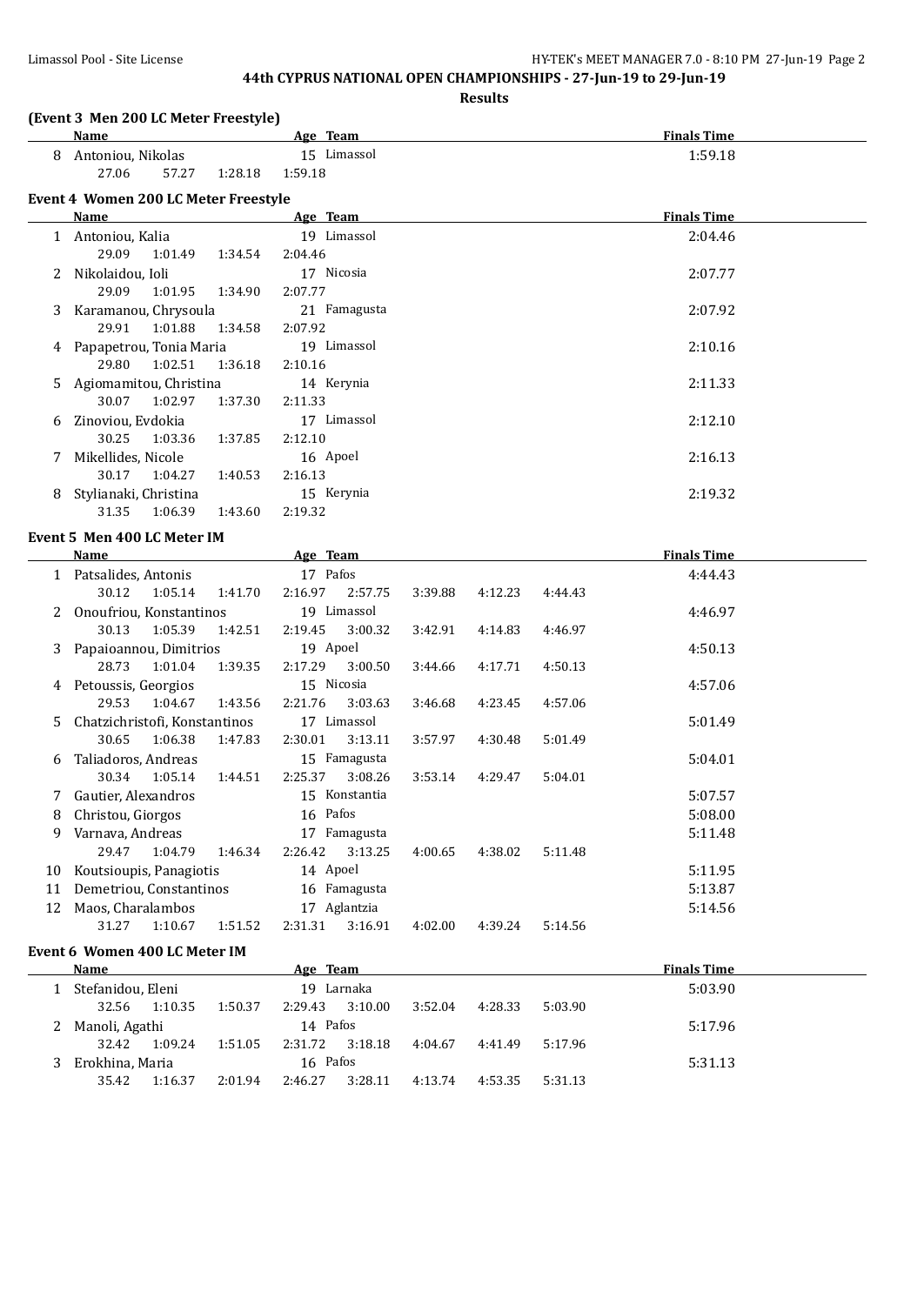# **44th CYPRUS NATIONAL OPEN CHAMPIONSHIPS - 27-Jun-19 to 29-Jun-19**

**Results**

#### **(Event 6 Women 400 LC Meter IM)**

|      | Name                                       | Age Team           |         |         |         | <b>Finals Time</b> |  |
|------|--------------------------------------------|--------------------|---------|---------|---------|--------------------|--|
| 4    | Lykourgou, Antriana                        | 15 Kerynia         |         |         |         | 5:33.70            |  |
|      | 33.72<br>1:14.11<br>1:56.03                | 3:25.95            | 4:15.41 | 4:55.40 | 5:33.70 |                    |  |
| 5    | Charitou, Stavrini                         | 17 Famagusta       |         |         |         | 5:36.82            |  |
|      | 33.70<br>1:58.58<br>1:12.56                | 2:42.88<br>3:30.74 | 4:18.72 | 4:59.08 | 5:36.82 |                    |  |
| 6    | Zinonos, Dimitriana                        | 16 Limassol        |         |         |         | 5:38.81            |  |
| 7    | Stavrou, Revekka                           | 16 Lakatamia       |         |         |         | 5:42.00            |  |
|      | 34.37<br>1:13.89<br>1:58.29                | 2:41.36<br>3:30.81 | 4:21.58 | 5:02.40 | 5:42.00 |                    |  |
| 8    | Karantoni, Maria                           | 14 Kerynia         |         |         |         | 5:44.83            |  |
| 9    | Kantarellou, Evangelia                     | 14 Aglantzia       |         |         |         | 5:53.78            |  |
|      | <b>Event 7 Men 50 LC Meter Butterfly</b>   |                    |         |         |         |                    |  |
|      | Name                                       | Age Team           |         |         |         | <b>Finals Time</b> |  |
| 1    | Zagkas, Omiros                             | 26 Limassol        |         |         |         | 24.97              |  |
| 2    | Pavlou, Zacharias                          | 20 Kerynia         |         |         |         | 25.77              |  |
| 3    | Gamarra, Neri Armando                      | 17 Nicosia         |         |         |         | 25.94              |  |
| 4    | Therapontos, Giorgos                       | 17 Limassol        |         |         |         | 25.99              |  |
| 5    | Nikolaidis, Nikolas                        | 17 Limassol        |         |         |         | 26.05              |  |
| 6    | Sidiropoulos, Maximos                      | 19 Famagusta       |         |         |         | 26.16              |  |
| 7    | Marinos, Loukas                            | Kerynia<br>15      |         |         |         | 26.21              |  |
| 8    | Zavallis, Adamos                           | 25 Limassol        |         |         |         | 26.23              |  |
|      | <b>Event 8 Women 50 LC Meter Butterfly</b> |                    |         |         |         |                    |  |
|      | Name                                       | Age Team           |         |         |         | <b>Finals Time</b> |  |
| 1    | Neofytou, Sotiria                          | 21 Limassol        |         |         |         | 27.70              |  |
| 2    | Schegoleva, Alexandra                      | 18 Famagusta       |         |         |         | 27.71              |  |
| *3   | Zarogianni, Eleni Evdoxia                  | 16 Limassol        |         |         |         | 29.26              |  |
| $*3$ | Agathokleous, Afroditi                     | 17 Famagusta       |         |         |         | 29.26              |  |
| 5    | Papadopoulou, Chrystalla                   | 17 Limassol        |         |         |         | 29.51              |  |
| 6    | Panagiotou, Dimitriana                     | 14 Larnaka         |         |         |         | 29.89              |  |
| 7    | Georgiadi, Magdalini                       | 14 Famagusta       |         |         |         | 30.25              |  |
| 8    | Hadjikyriacou, Natalia                     | 16 Famagusta       |         |         |         | 30.31              |  |
|      | Event 9 Men 200 LC Meter Backstroke        |                    |         |         |         |                    |  |
|      | <b>Name</b>                                | Age Team           |         |         |         | <b>Finals Time</b> |  |
|      | 1 Mougis, Sofoklis                         | 17 Limassol        |         |         |         | 2:08.38            |  |
|      | 30.28<br>1:02.99<br>1:36.50                | 2:08.38            |         |         |         |                    |  |
| 2    | Nikolaou, Antonio                          | 16 Pafos           |         |         |         | 2:08.65            |  |
|      | 30.02<br>1:02.86<br>1:36.44                | 2:08.65            |         |         |         |                    |  |
| 3    | Iakovidis, Filippos                        | 21 Nicosia         |         |         |         | 2:12.70            |  |
|      | 30.77<br>1:38.47<br>1:04.58                | 2:12.70            |         |         |         |                    |  |

4 Chouzouris, Mattheos 19 Konstantia 2:15.09

5 Patsalides, Antonis 17 Pafos 2:16.48

6 Petoussis, Georgios 15 Nicosia 2:18.44

7 Konstantinou, Charalambos 17 Limassol 2:21.76

--- Hadjiconstantis, Constantinos 19 Kerynia 19 Kerynia DQ

31.96 1:05.98 1:40.55 2:15.09

32.72 1:07.31 1:42.44 2:16.48

32.66 1:07.74 1:43.64 2:18.44

32.78 1:08.19 1:45.59 2:21.76

31.53 1:06.15 1:41.70 DQ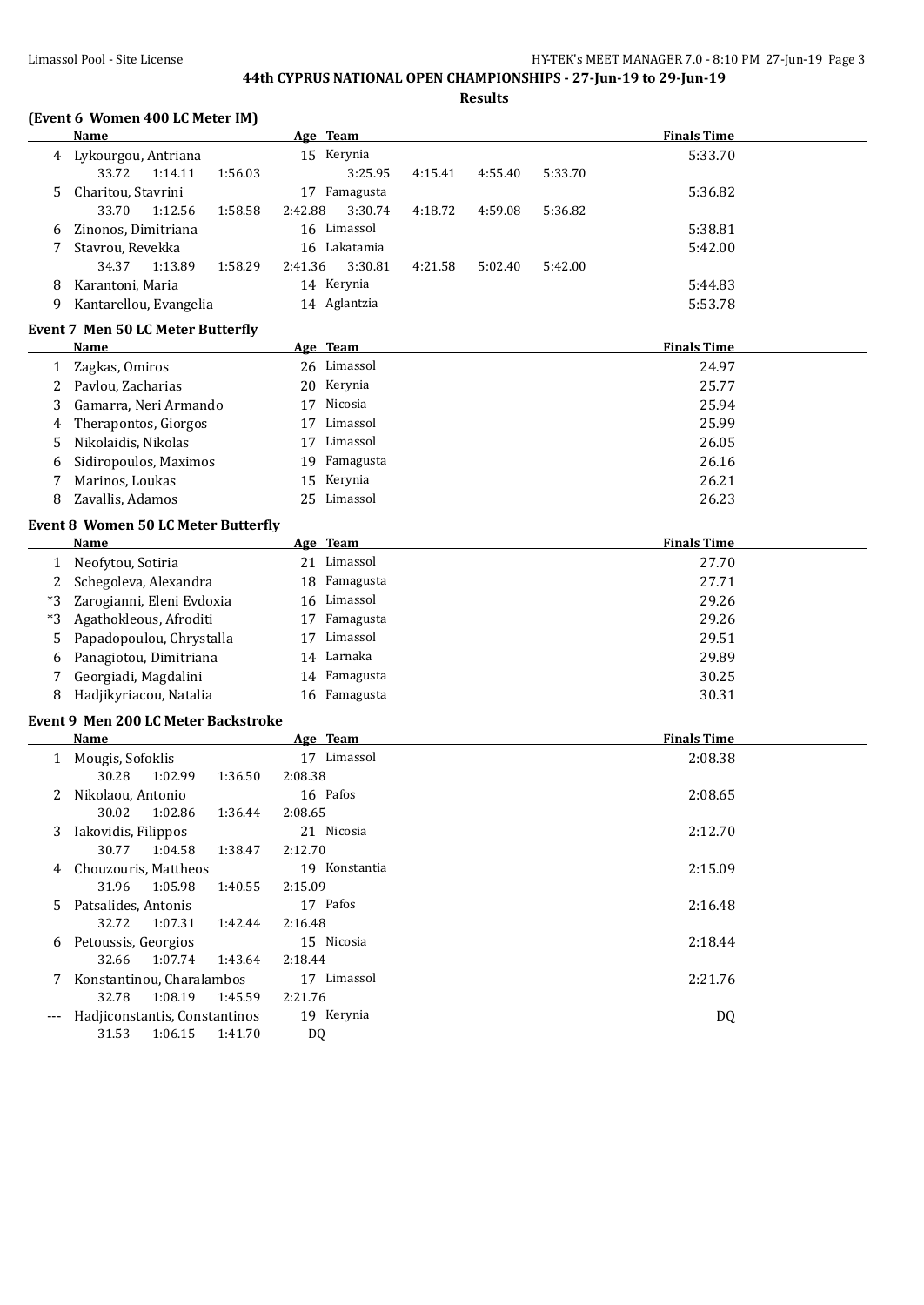# **44th CYPRUS NATIONAL OPEN CHAMPIONSHIPS - 27-Jun-19 to 29-Jun-19**

**Results**

#### **Event 10 Women 200 LC Meter Backstroke**

|   | Name                     |         |         | Age Team     | <b>Finals Time</b> |
|---|--------------------------|---------|---------|--------------|--------------------|
|   | 1 Liatsou, Monica Rafqa  |         |         | 15 Kerynia   | 2:23.62            |
|   | 34.10                    | 1:10.28 | 1:46.36 | 2:23.62      |                    |
|   | 2 Ioannou, Izabella      |         |         | 15 Famagusta | 2:25.95            |
|   | 34.41                    | 1:11.26 | 1:48.81 | 2:25.95      |                    |
| 3 | Kosti, Diana             |         |         | 16 Famagusta | 2:28.45            |
|   | 34.66                    | 1:12.61 | 1:51.06 | 2:28.45      |                    |
|   | 4 Nikolaidou, Christiana |         |         | 15 Limassol  | 2:29.44            |
|   | 34.56                    | 1:12.95 | 1:50.84 | 2:29.44      |                    |
|   | 5 Bekou, Anastasia       |         |         | 16 Famagusta | 2:31.93            |
|   | 34.71                    | 1:13.35 | 1:52.69 | 2:31.93      |                    |
|   | 6 Stefanovic, Sonja      |         |         | 15 Limassol  | 2:35.11            |
|   | 36.33                    | 1:15.54 | 1:55.49 | 2:35.11      |                    |
|   | Lykourgou, Antriana      |         |         | 15 Kerynia   | 2:38.87            |
|   | 37.19                    | 1:17.58 | 1:58.61 | 2:38.87      |                    |
| 8 | Papadopoulou, Sofia      |         |         | 25 Limassol  | 2:43.66            |
|   | 37.32                    | 1:18.77 | 2:01.97 | 2:43.66      |                    |

### **Event 11 Men 800 LC Meter Freestyle**

|              | Name                       |         | Age Team |            |               |         |         | <b>Finals Time</b> |         |  |
|--------------|----------------------------|---------|----------|------------|---------------|---------|---------|--------------------|---------|--|
|              | Manoli, Christos           |         |          | 17 Pafos   |               |         |         |                    | 8:33.02 |  |
|              | 29.12                      | 1:00.23 | 1:31.66  | 2:03.61    | 2:35.47       | 3:07.69 | 3:40.09 | 4:12.41            |         |  |
|              | 4:44.71                    | 5:17.22 | 5:49.67  | 6:22.14    | 6:54.92       | 7:27.71 | 8:00.41 | 8:33.02            |         |  |
| $\mathbf{Z}$ | Touloumis, Nikolaos        |         |          | 15 Kerynia |               |         |         |                    | 8:38.12 |  |
|              | 29.50                      | 1:01.76 | 1:34.33  | 2:06.58    | 2:38.74       | 3:10.99 | 3:43.75 | 4:16.31            |         |  |
|              | 4:49.30                    | 5:22.33 | 5:55.49  | 6:28.82    | 7:02.22       | 7:35.24 | 8:08.05 | 8:38.12            |         |  |
| 3            | Tzirtzipis, Stavros        |         |          | 19 Larnaka |               |         |         |                    | 8:38.66 |  |
|              | 29.26                      | 1:01.26 | 1:33.02  | 2:05.39    | 2:37.81       | 3:11.00 | 3:43.76 | 4:17.21            |         |  |
|              | 4:49.87                    | 5:23.26 | 5:56.21  | 6:30.05    | 7:03.10       | 7:36.41 | 8:08.49 | 8:38.66            |         |  |
| 4            | Ioannides, Nicolas         |         |          |            | 20 Aglantzia  |         |         |                    | 8:51.61 |  |
|              | 29.91                      | 1:01.73 | 1:34.09  | 2:06.72    | 2:39.71       | 3:12.98 | 3:46.53 | 4:20.18            |         |  |
|              | 4:53.91                    | 5:27.82 | 6:01.97  | 6:36.11    | 7:10.44       | 7:44.87 | 8:18.75 | 8:51.61            |         |  |
| 5.           | Loizou, Adamos             |         |          |            | 15 Konstantia |         |         |                    | 9:06.97 |  |
|              | 30.54                      | 1:04.76 | 1:38.95  | 2:13.28    | 2:47.76       | 3:22.53 | 3:56.94 | 4:31.56            |         |  |
|              | 5:06.23                    | 5:40.84 | 6:15.07  | 6:50.15    | 7:24.98       | 7:59.04 | 8:33.41 | 9:06.97            |         |  |
| 6            | Frangoulides, Constantinos |         |          | 17 Pafos   |               |         |         |                    | 9:45.46 |  |
|              | 31.74                      | 1:06.96 | 1:43.36  | 2:20.58    | 2:57.62       | 3:35.17 | 4:12.65 | 4:49.87            |         |  |
|              | 5:27.56                    | 6:05.01 | 6:42.70  | 7:19.61    | 7:56.48       | 8:32.76 | 9:10.03 | 9:45.46            |         |  |
|              |                            |         |          |            |               |         |         |                    |         |  |

#### **Event 12 Women 800 LC Meter Freestyle**

|   | Name                   |         |            | Age Team   |          |         |         |         | <b>Finals Time</b> |  |
|---|------------------------|---------|------------|------------|----------|---------|---------|---------|--------------------|--|
|   | Tsitsekli, Amalia      |         | 16 Nicosia |            |          |         |         |         | 9:34.14            |  |
|   | 31.89                  | 1:06.98 | 1:42.58    | 2:18.58    | 2:54.65  | 3:30.98 | 4:07.19 | 4:43.43 |                    |  |
|   | 5:19.79                | 5:56.27 | 6:32.86    | 7:09.40    | 7:46.03  | 8:22.38 | 8:58.99 | 9:34.14 |                    |  |
| 2 | Nikolaidou, Ioli       |         |            | 17 Nicosia |          |         |         |         | 9:38.58            |  |
|   | 31.95                  | 1:07.33 | 1:42.87    | 2:19.14    | 2:55.20  | 3:31.64 | 4:07.84 | 4:43.98 |                    |  |
|   | 5:20.48                | 5:57.00 | 6:33.67    | 7:10.87    | 7:48.56  | 8:24.95 | 9:01.94 | 9:38.58 |                    |  |
| 3 | Agiomamitou, Christina |         |            | 14 Kerynia |          |         |         |         | 9:42.84            |  |
|   | 32.38                  | 1:07.57 | 1:43.59    | 2:19.85    | 2:56.59  | 3:33.20 | 4:10.14 | 4:47.10 |                    |  |
|   | 5:24.14                | 6:01.34 | 6:38.58    | 7:15.75    | 7:52.83  | 8:30.16 | 9:07.06 | 9:42.84 |                    |  |
| 4 | Zinoviou. Evdokia      |         |            | 17         | Limassol |         |         |         | 9:52.81            |  |
|   | 32.83                  | 1:08.65 | 1:44.83    | 2:21.73    | 2:58.53  | 3:35.59 | 4:13.12 | 4:50.84 |                    |  |
|   | 5:28.75                | 6:06.76 | 6:45.41    | 7:23.66    | 8:02.04  | 8:39.69 | 9:17.26 | 9:52.81 |                    |  |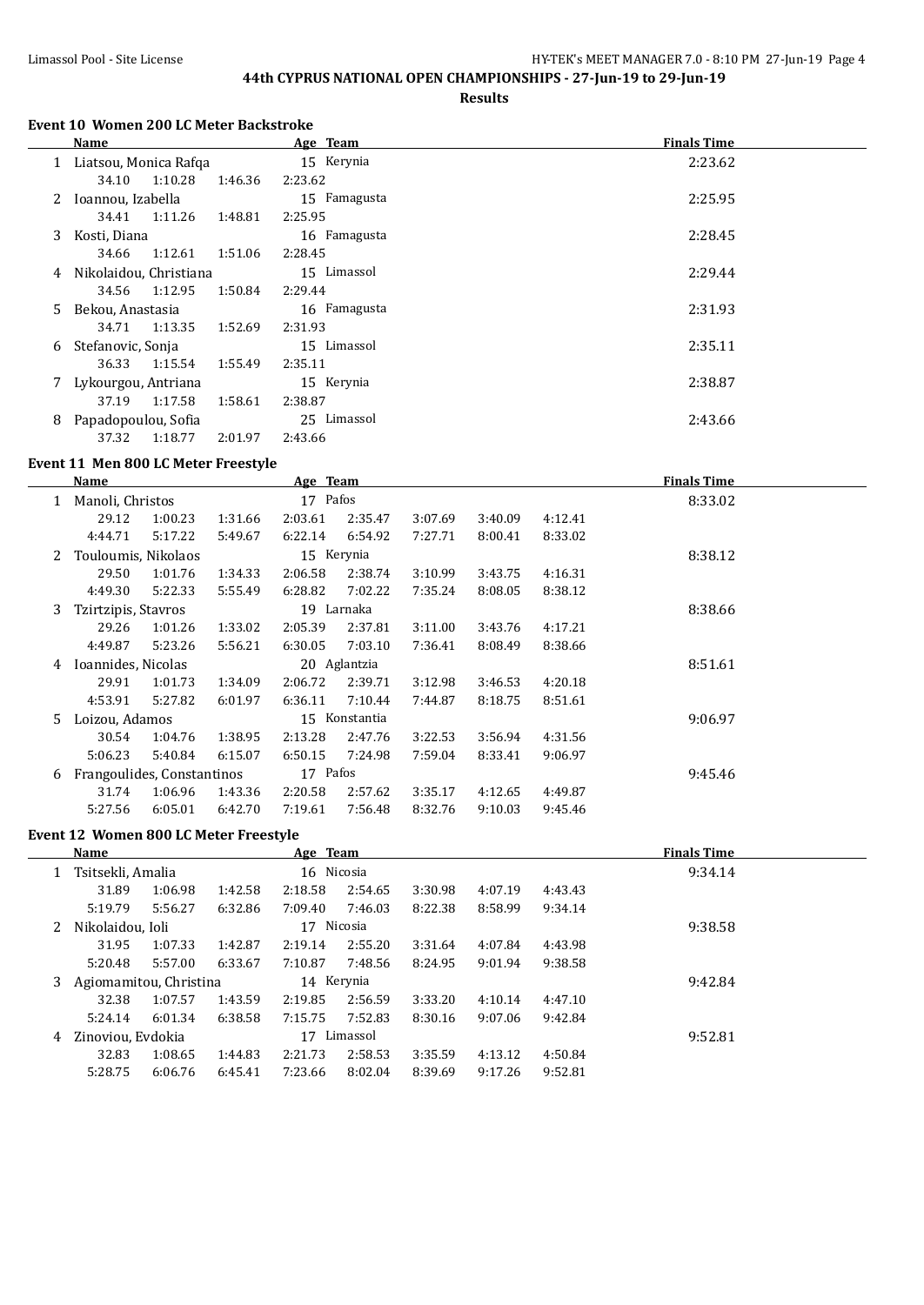#### Limassol Pool - Site License HY-TEK's MEET MANAGER 7.0 - 8:10 PM 27-Jun-19 Page 5

# **44th CYPRUS NATIONAL OPEN CHAMPIONSHIPS - 27-Jun-19 to 29-Jun-19**

**Results**

## **(Event 12 Women 800 LC Meter Freestyle)**

|     | <b>Name</b>                |         |         | Age Team   |            |         |         |          | <b>Finals Time</b> |  |
|-----|----------------------------|---------|---------|------------|------------|---------|---------|----------|--------------------|--|
| 5.  | Loizou, Anna               |         |         |            | 15 Larnaka |         | 9:54.62 |          |                    |  |
|     | 32.80                      | 1:09.07 | 1:45.62 | 2:22.73    | 2:59.96    | 3:37.57 | 4:15.63 | 4:54.05  |                    |  |
|     | 5:32.10                    | 6:10.51 | 6:48.49 | 7:26.59    | 8:04.38    | 8:42.36 | 9:19.66 | 9:54.62  |                    |  |
| 6   | Vazoura, Antria-Andromachi |         |         | 15 Nicosia |            |         |         |          | 10:12.02           |  |
|     | 33.29                      | 1:10.11 | 1:47.52 | 2:26.09    | 3:04.19    | 3:43.36 | 4:22.39 | 5:01.66  |                    |  |
|     | 5:40.65                    | 6:20.09 | 6:59.10 | 7:38.30    | 8:16.79    | 8:56.40 | 9:34.09 | 10:12.02 |                    |  |
|     | Manoli, Agathi             |         |         | 14 Pafos   |            |         |         |          | 10:16.19           |  |
|     | 33.52                      | 1:10.63 | 1:47.90 | 2:25.75    | 3:03.60    | 3:42.27 | 4:20.90 | 5:00.27  |                    |  |
|     | 5:39.70                    | 6:19.39 | 6:59.20 | 7:38.88    | 8:18.23    | 8:57.83 | 9:36.99 | 10:16.19 |                    |  |
| --- | Stylianaki, Christina      |         |         |            | 15 Kerynia |         |         |          | <b>NS</b>          |  |

#### **Event 13 Men 400 LC Meter Freestyle Relay**

|   | <b>Team</b>                                     |                                                      |                                                          |         | Relay                          |                         |                           |                                                          | <b>Finals Time</b>                                       |  |  |  |  |
|---|-------------------------------------------------|------------------------------------------------------|----------------------------------------------------------|---------|--------------------------------|-------------------------|---------------------------|----------------------------------------------------------|----------------------------------------------------------|--|--|--|--|
| 1 | Limassol                                        |                                                      |                                                          |         | A                              |                         |                           |                                                          | 3:28.84                                                  |  |  |  |  |
|   | 1) Antoniou, Nikolas 15                         |                                                      |                                                          |         | 2) Papakyriakou, Martinos 21   |                         |                           | 3) Onoufriou, Konstantinos 19                            | 4) Zagkas, Omiros 26                                     |  |  |  |  |
|   | 25.25                                           | 52.02                                                | 1:16.98                                                  | 1:43.97 | 2:09.35                        | 2:36.91                 | 3:02.13                   | 3:28.84                                                  |                                                          |  |  |  |  |
| 2 | Nicosia                                         |                                                      |                                                          |         | A                              |                         |                           |                                                          | 3:29.80                                                  |  |  |  |  |
|   | 1) Iakovidis, Markos 19                         |                                                      |                                                          |         | 2) Iakovidis, Filippos 21      |                         |                           | 3) Hadjichristoforou, Tryfonas 26 4) Tsiopani, Thomas 26 |                                                          |  |  |  |  |
|   | 25.24                                           | 52.79                                                | 1:18.07                                                  | 1:45.55 | 2:10.27                        | 2:37.99                 | 3:03.05                   | 3:29.80                                                  |                                                          |  |  |  |  |
| 3 | Kerynia                                         |                                                      |                                                          |         | A                              |                         |                           |                                                          | 3:35.67                                                  |  |  |  |  |
|   |                                                 | 1) Kalavas, Panagiotis 19<br>2) Pavlou, Zacharias 20 |                                                          |         | 3) Nicolaou, Paris 20          | 4) Kyriakou, Andreas 23 |                           |                                                          |                                                          |  |  |  |  |
|   | 25.69                                           | 53.60                                                | 1:19.51                                                  | 1:47.54 | 2:13.12                        | 2:41.55                 | 3:07.16                   | 3:35.67                                                  |                                                          |  |  |  |  |
| 4 | Famagusta                                       |                                                      |                                                          |         | $\mathbf{A}$                   |                         |                           |                                                          | 3:39.81                                                  |  |  |  |  |
|   | 1) Toumazou, Stelios 18<br>2) Kousis, Petros 19 |                                                      | 3) Sidiropoulos, Maximos 19<br>4) Eleftheriou, Rafael 18 |         |                                |                         |                           |                                                          |                                                          |  |  |  |  |
|   | 26.14                                           | 53.58                                                | 1:20.05                                                  | 1:48.88 | 2:14.52                        | 2:43.21                 | 3:10.02                   | 3:39.81                                                  |                                                          |  |  |  |  |
| 5 | Larnaka                                         |                                                      |                                                          |         | A                              |                         |                           |                                                          | 3:40.48                                                  |  |  |  |  |
|   | 1) Hadjittooulis, Constantinos 20               |                                                      |                                                          |         | 2) Tzirtzipis, Konstantinos 17 |                         |                           | 3) Kappellou, Theodoulos 17                              | 4) Tzirtzipis, Stavros 19                                |  |  |  |  |
|   | 26.21                                           | 53.66                                                | 1:19.90                                                  | 1:49.06 | 2:15.52                        | 2:46.13                 | 3:12.09                   | 3:40.48                                                  |                                                          |  |  |  |  |
| 6 | Pafos                                           |                                                      |                                                          |         | $\overline{A}$                 |                         |                           |                                                          | 3:41.49                                                  |  |  |  |  |
|   | 1) Kosta, Nikolas 14                            |                                                      |                                                          |         | 2) Koopmann, Sebastian 19      |                         |                           |                                                          | 3) Frangoulides, Constantinos 17 4) Nikolaou, Antonio 16 |  |  |  |  |
|   | 26.27                                           | 55.43                                                | 1:22.05                                                  | 1:51.30 | 2:17.41                        | 2:46.13                 | 3:12.58                   | 3:41.49                                                  |                                                          |  |  |  |  |
| 7 | Apoel                                           |                                                      |                                                          |         | $\overline{A}$                 |                         |                           |                                                          | 3:45.08                                                  |  |  |  |  |
|   | 1) Spyrou, Nikolas 18                           |                                                      |                                                          |         | 2) Kylilis, Andreas 18         |                         |                           | 3) Savva, Christos 16                                    | 4) Papaioannou, Dimitrios 19                             |  |  |  |  |
|   | 27.18                                           | 55.68                                                | 1:22.31                                                  | 1:50.35 | 2:19.48                        | 2:50.56                 | 3:16.38                   | 3:45.08                                                  |                                                          |  |  |  |  |
| 8 | Aglantzia                                       |                                                      |                                                          |         | $\overline{A}$                 |                         |                           |                                                          | 3:47.91                                                  |  |  |  |  |
|   | 1) Panayides, Panayiotis 16                     |                                                      |                                                          |         | 2) Mavrommati, Giannis 19      |                         |                           | 3) Kourris, Andronikos 17                                | 4) Ioannides, Nicolas 20                                 |  |  |  |  |
|   | 26.83                                           | 55.89                                                | 1:23.25                                                  | 1:53.06 | 2:20.20                        | 2:50.02                 | 3:17.74                   | 3:47.91                                                  |                                                          |  |  |  |  |
| 9 | Konstantia                                      |                                                      |                                                          |         | A                              |                         |                           |                                                          | 3:50.68                                                  |  |  |  |  |
|   |                                                 | 1) Gavriil, Antreas 14                               |                                                          |         | 2) Loizou, Adamos 15           |                         | 3) Koutsolouka, Loukas 19 |                                                          | 4) Chouzouris, Mattheos 19                               |  |  |  |  |
|   | 28.27                                           | 58.59                                                | 1:26.17                                                  | 1:56.03 | 2:23.33                        | 2:53.66                 | 3:21.25                   | 3:50.68                                                  |                                                          |  |  |  |  |

# **Event 14 Women 400 LC Meter Freestyle Relay**

|   | <b>Team</b>    |                               |         |         | Relay                          |         | <b>Finals Time</b>      |                          |                             |  |  |
|---|----------------|-------------------------------|---------|---------|--------------------------------|---------|-------------------------|--------------------------|-----------------------------|--|--|
|   | Limassol       |                               |         |         | A                              |         |                         | 3:57.20                  |                             |  |  |
|   |                | 1) Papapetrou, Tonia Maria 19 |         |         | 2) Papadopoulou, Chrystalla 17 |         |                         | 3) Neofytou, Sotiria 21  | 4) Antoniou, Kalia 19       |  |  |
|   | 28.08          | 58.34                         | 1:26.76 | 1:57.79 | 2:26.06                        | 2:58.50 | 3:25.96                 | 3:57.20                  |                             |  |  |
|   | A<br>Famagusta |                               |         |         |                                |         |                         |                          | 4:00.41                     |  |  |
|   |                | 1) Agathokleous, Afroditi 17  |         |         | 2) Karamanou, Chrysoula 21     |         |                         | 3) Ioannou, Izabella 15  | 4) Schegoleva, Alexandra 18 |  |  |
|   | 28.34          | 1:00.25                       | 1:29.73 | 2:02.00 | 2:31.38                        | 3:01.95 | 3:29.96                 | 4:00.41                  |                             |  |  |
| 3 | Larnaka        |                               |         |         | A                              |         |                         |                          | 4:08.66                     |  |  |
|   |                | 1) Panagiotou, Dimitriana 14  |         |         | 2) Tzirtzipi, Marina 15        |         | 3) Loizou, Anna 15      |                          | 4) Stefanidou, Eleni 19     |  |  |
|   | 29.88          | 1:00.99                       | 1:31.71 | 2:05.41 | 2:36.25                        | 3:09.08 | 3:37.51                 | 4:08.66                  |                             |  |  |
| 4 | Kerynia        |                               |         |         | A                              |         |                         |                          | 4:11.78                     |  |  |
|   |                | 1) Agiomamitou, Christina 14  |         |         | 2) Dimitriou, Alexantra 18     |         | 3) Violari, Maritina 15 | 4) Michail, Michaella 13 |                             |  |  |
|   | 29.73          | 1:01.38                       | 1:31.17 | 2:04.16 | 2:34.75                        | 3:08.72 | 3:37.84                 | 4:11.78                  |                             |  |  |
|   |                |                               |         |         |                                |         |                         |                          |                             |  |  |